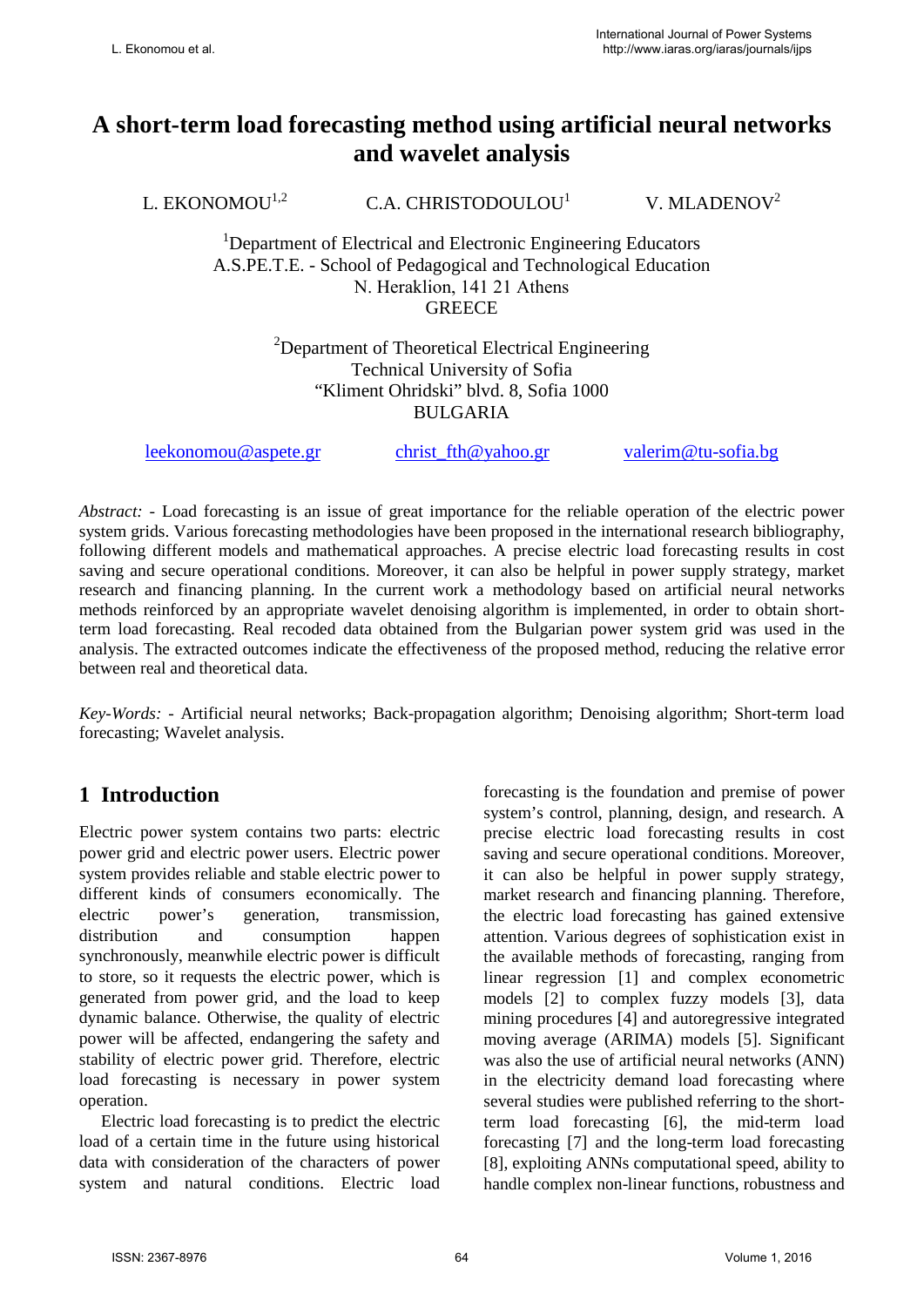great efficiency even in cases where full information for the studied problem is absent.

Load forecasting becomes a significant data source of electric power trade and it is also the foundation of planning generation, generator maintenance, making price and power grid planning. The precision of electric load forecasting has a higher standard than before. Electric power researchers have to face the challenges from the requirements of load forecasting.

Considering the traditional forecasting methods and the advantages of artificial neural networks in the analysis of nonlinear problems, a load forecasting model based on an advanced BP neural network is proposed in this paper. The problems of BP algorithm in the electric load forecasting are analysed, and some improvements are put forward. A load forecasting model based on neural networks is designed and implemented in this work. A wavelet denoising algorithm has been also introduced in order to solve the problems of actual power load signal. Real recorded data obtained from the Bulgarian power system grid was used.

### **2 Load Forecasting**

Load forecasting is a mathematical method using historical load data to predict the demand of electric power in the future with sufficient consideration of system characteristic, capacity decision, natural conditions and social influence. The methods of load forecasting have developed from simple to complex, from single to multiple models combination, from only considering historical load to considering various factors that influence the load changes, from traditional statistic methods to modern intelligent methods. Prediction accuracy has been improved significantly. In general, there is no fixed method which could be used in all types of load forecasting. In practice, trial comparing method can be used to analyze actual load change rules and influenced factors, and use historical data of a power grid to determine the most effective algorithms. Electric load forecasting can be classified by time [9]:

- **Ultra short-term load forecasting:** very shortterm forecasting up to a few minutes ahead.
- **Short-term load forecasting:** forecasting with a lead time of up to a few days ahead.
- **Medium-term load forecasting:** forecasting energy requirement over a six month.

• **Long-term load forecasting:** forecasting of the power system peak load up to 10 years ahead.

The results of long-term load forecasting and medium-term load forecasting are beneficial for deciding the time and place of the new installed capacity. The increase on capacity of power grid and reconstructing power grid also needs the results of long-term and medium-term load forecasting. Short-term load forecasting predicts electric load for a period of hours, days or weeks. It is an important research area of electric power system operation. The purposes of short-term load forecasting are:

- For the small independent power grid, short load forecasting is necessary in order to predict the output capacity of the running units.
- For a large power grid, starting up and shutting down of power plants must be organized reasonably and economically to make power system stay in a safe situation and to decrease consumption of spinning reserve according to the results of short load forecasting.
- When controlling power grid using computers online, the data form of short-term load forecasting should be used to realize the reasonable management of power grid and satisfy the requirements of power grid running. At the same time, the costs of generation could be decreased [10, 11].
- Accurate short-term load forecasting is to ensure a necessary condition for business operation of transmission and distribution companies, and is the precondition for the power grid to generate economic benefits.

Therefore, precise short-term load forecasting is the guarantee of economic and secure operation of power system. A reliable short-term forecasting can reduce the cost of power generation and improve the economic and social benefits. Accurate short-term load forecasting has already become one of the important content of the modernization of power system management. With the revolution in the power system, high quality short-term load forecasting becomes more and more necessary and urgent.

A number of random factors, like population, social change, electricity price and holiday periods, can affect the electricity consumption in a region [9]. Generally speaking, the impact factors of electric load also include time, weather and random factor. In order to acquire higher accuracy of load forecasting, random factors, especially some special events, need to be human intervened.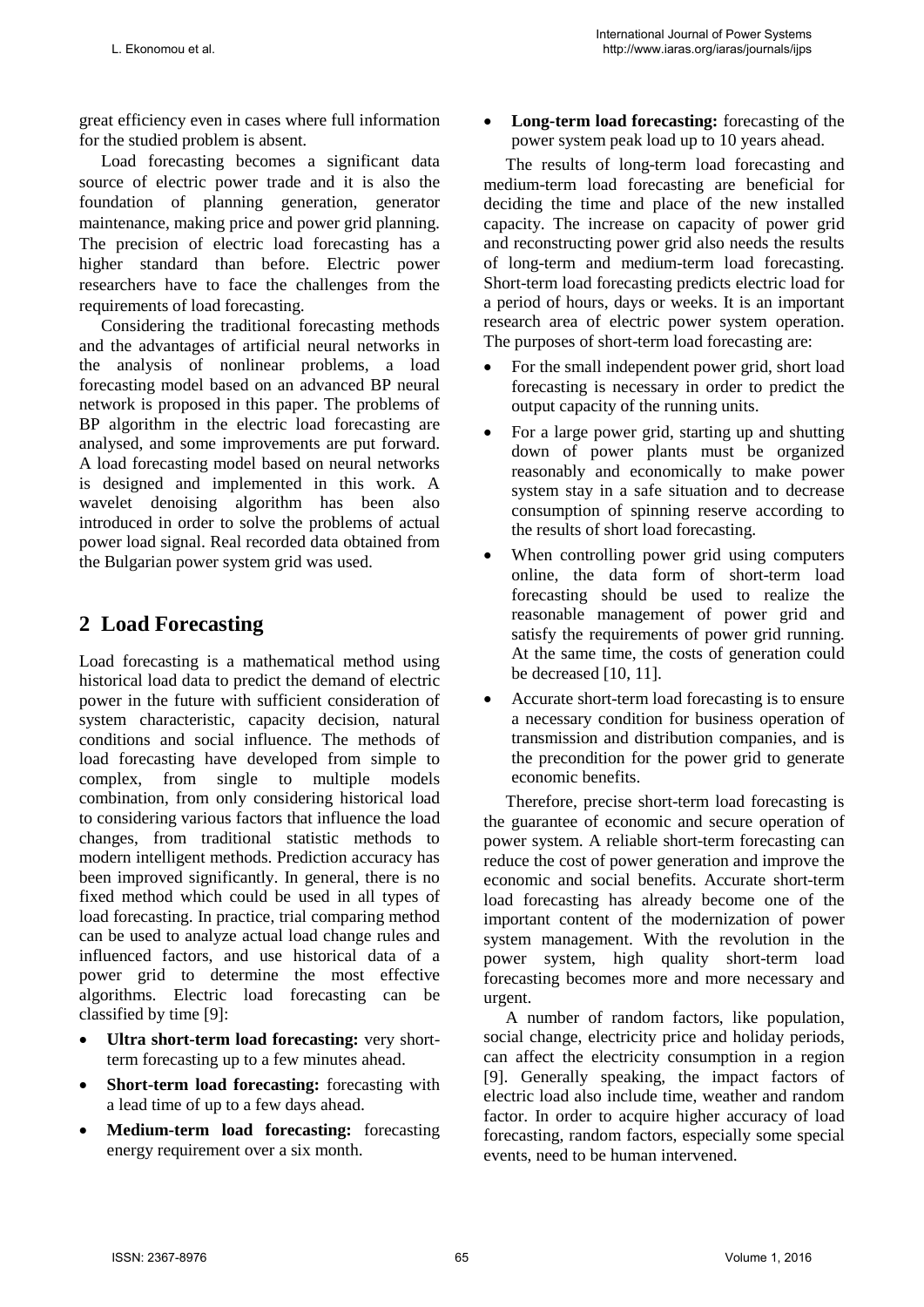Prior the short-term load forecasting, historical data should be analyzed firstly. Based on typical electricity load graphs can be concluded, that the closer the sampling times between the power loads is taken, the greater the similarity will be presented. When the forecasting time is far away from the historical data, the error is relatively large. Then, historical data needs to be disposed, such as denoising, weakening its fluctuations and so on. The processed data is put into the load forecasting model which has already been established to get the results. At last, the error should be analyzed and further improvement would be made. Fig.1 depicts a flow chart of short-term load forecasting.



**Fig. 1** Short-term load forecasting flow chart.

### **3 Analysis of the implemented methodologies**

Scope of the current paper is to propose a load forecasting model based on the combination of artificial neural networks methods and wavelet analysis (denoising algorithms), in an effort to improve the quality of input signal.

#### **3.1 Artificial neural networks (ANN)**

Artificial neural networks (ANN) represent a parallel multilayer information processing structure. The characteristic feature of these networks is that they consider the accumulated knowledge acquired during training and respond to new events in the most appropriate manner, given the experience gained during the training process. An ANN called feed-forward has been decided to be used in the current work. The name feed-forward implies that the flow is one way and there are not feedback paths. A typical two layer feed-forward ANN is presented in Fig. 2. In its basic form, a feed-forward ANN consists of an input layer, an output layer and one or more hidden layers. Each layer consists of a set of neurons or nodes that are fully connected to the neurons in the next layer. The connections have multiplying weights associated with them. The neuron receives its input either from other neurons or from the outside world. The sum of all weighted inputs represents the neuron transfer function. The number of neurons and hidden layers to be used depends on the problem studied. The process of determining the weights is called the training process. In the training process, sets of input and output data are associated by proper adjustment of the weights in the network such that a sum of squared error function is minimised. This is achieved using a specified learning rule. Thus each ANN model is determined according to its architecture, the transfer function and the learning rule.



**Fig. 2** A typical two layer feed-forward artificial neural network.

Error back-propagation algorithm (BP) is the most widely used neural network algorithm at present. It is composed of input layer, output layer and one or more hidden layers. BP algorithm is a kind of learning algorithm. The learning progress consists of two parts: positive signal propagation and error back propagation process. An input can be given by the input layer through the forward travel, and sent to the output layer after handling by the hidden layer. If there is a deviation between the output and the actual signal expectation, then the process will enter the back propagation. According to a certain algorithm, errors will be allocated to each unit to carry out weights and threshold adjustment, and after that, they will enter the forward propagation again. This learning process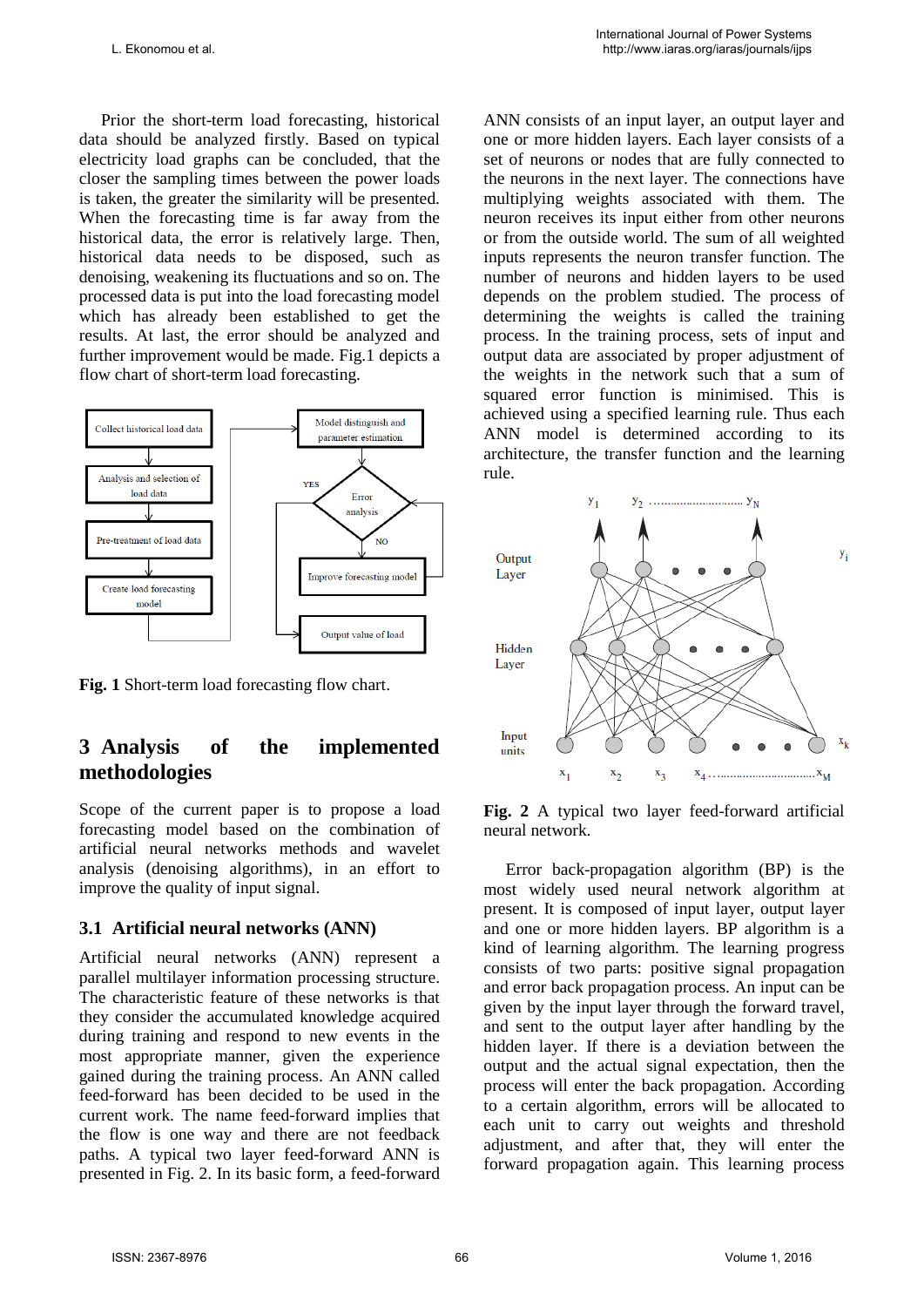cycles until satisfactory results are obtained. The procedure to set up a BP network is [12]:

- Select input and define output variables
- Determine layers and the number of neurons in hidden layers
- **Training**
- **Testing**
- Recalling

However, BP algorithm presents disadvantages, considering slow convergence and low learning efficiency. In order to face these drawbacks, appropriate techniques are implemented such as: momentum method, adaptive learning rate adjustment method and momentum-adaptive learning rate adjustment combination method.

#### **3.2 Wavelet denoising algorithm**

As a time series, electric load data is often collected based on variable voltage, which might produce abnormal data and noise load signal that decrease the precision of forecasting. When the number of data is large, the workload is very huge and errorprone. As a kind of time-frequency analysis, wavelet analysis has a broad application prospect in signal analysis, pattern recognition, image processing, and earthquake prediction. Wavelet analysis can filter out noise and has good timefrequency localization properties. Based on this, the current work uses a wavelet denoising algorithm presented in [13]. This method uses wavelet to factorize historical load data into signals with different frequency which will be divided into different base bands. After that, wavelet will be reconstructed. The new reconstruction signal not only has the low pollute rate, but also keeps a good sequence of original data. Mathematically, wavelet transform is a kind of integral transform based on a series of parameters through wavelet base. How to select the wavelet base becomes the most important step. Wavelet base has some characteristics, such as regularity, symmetry, etc. Therefore, the specific situation should be considered when choosing the appropriate wavelet base function. Moreover, wavelet decomposition scale is also very important. If the decomposition is too small, the low frequency part of signal will be too similar with the load waveform itself, and high frequency part will not be able to go out. If the scale is too large, the difference between low frequency part and original signal will be big, so there will be no real response of load change trend.

### **4 Results**

According to the methods presented in the previous section, three different forecasting models are examined (Table 1), considering real recorded data obtained from the Bulgarian power system grid [14].

**Table 1.** Implemented models.

| Model | Input                     | <b>Forecasting Model</b> |
|-------|---------------------------|--------------------------|
|       | original<br>signal        | conventional ANN BP      |
| 2     | original<br>signal        | improved ANN BP          |
| 3     | signal after<br>denoising | improved ANN BP          |

Fig. 3 depicts the calculated relative error between the real data and the predicted value by using the presented methodologies. The obtained results indicate that model 3 definitely gives outcomes of higher accuracy.





Comparing the results of the three models, wavelet denosing algorithm provides good historical load signal for neural network training and greatly improve the load forecasting accuracy. Therefore, it is an effective way to predict short-term load. However, the proposed forecasting model in this paper has still a number of shortcomings. The model does not take into consideration the holiday factor and the economic development factor which are very important for load forecasting.